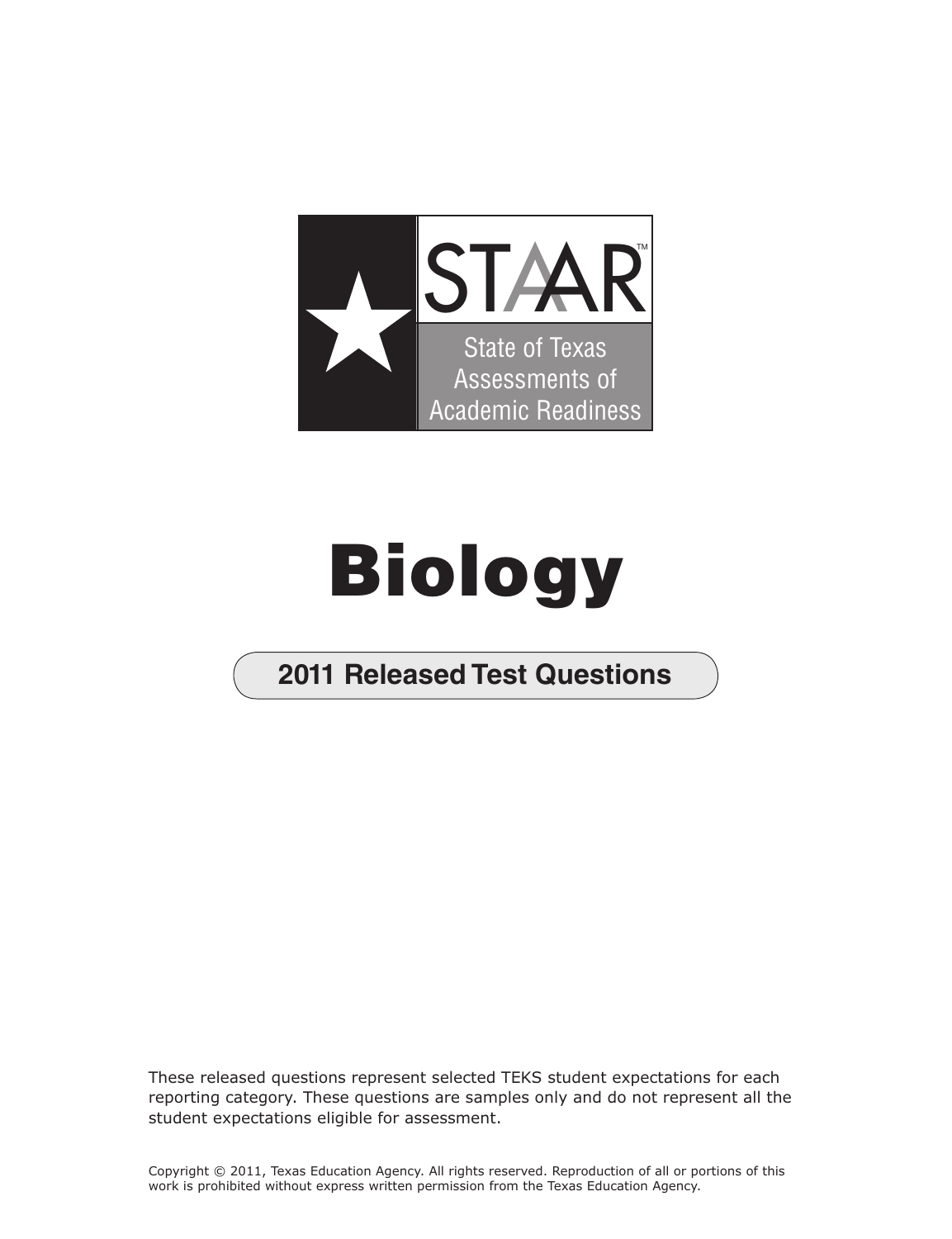**1** Loriciferans are microscopic multicellular animals that live in various marine sediments. Scientists have discovered genera of Loriciferans in a deep-sea habitat that lacks oxygen. Before this discovery, some prokaryotes and some unicellular eukaryotes were known to inhabit anaerobic environments. Among the newly discovered Loriciferans is *Spinoloricus* sp. nov., which is pictured below.

*Spinoloricus* sp. nov.



Scientists determined that organisms of the genus *Spinoloricus* were eukaryotes and not prokaryotes because *Spinoloricus* cells have —

- **A** flagella
- **B** hereditary material
- **C** cell walls
- **D** nuclear membranes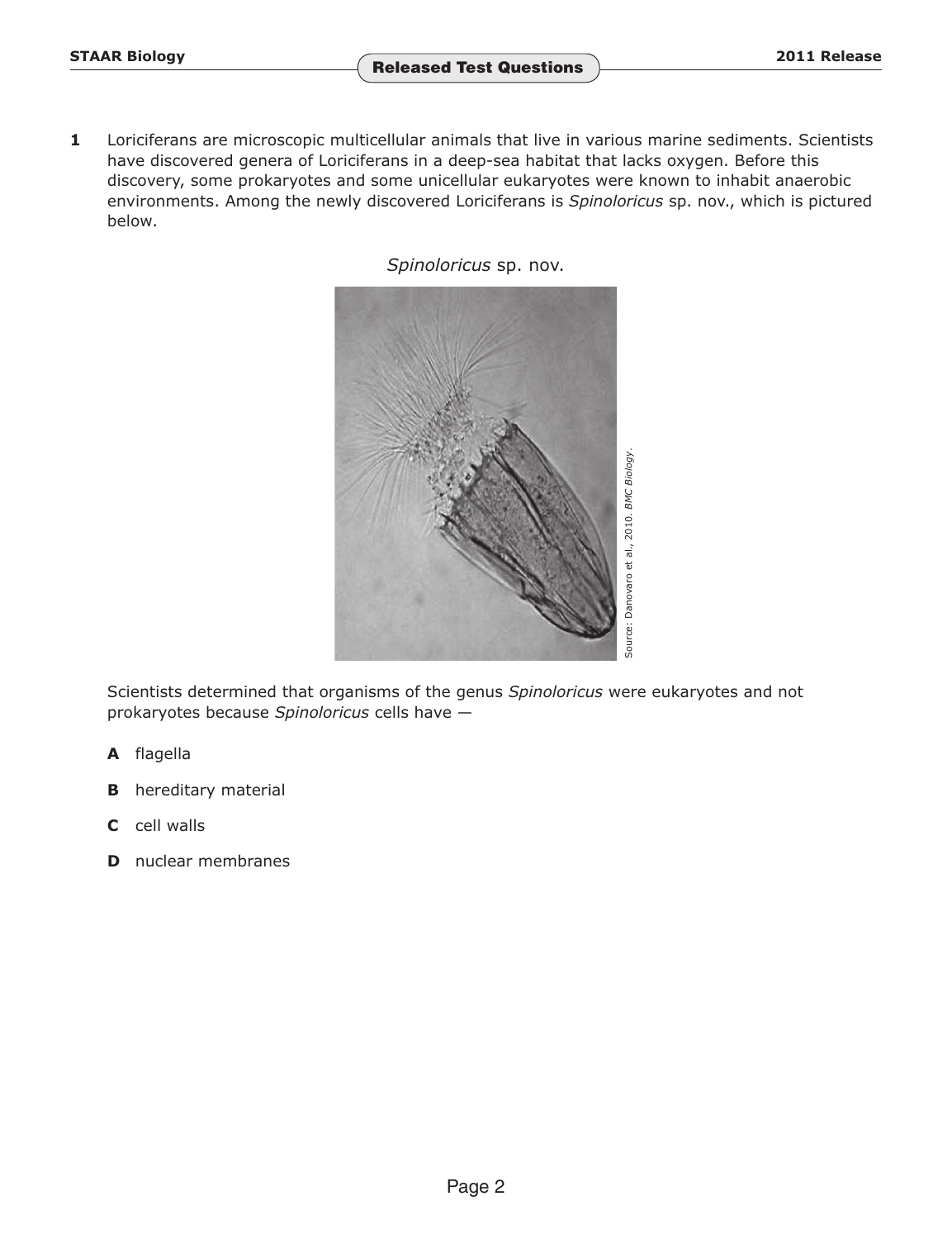**2** The diagram below shows how a paramecium maintains homeostasis. A paramecium normally lives in a hypotonic environment in which water continually diffuses into the cell. To maintain homeostasis, the paramecium must pump out large amounts of water using its contractile vacuole.



If the paramecium is then placed in a hypertonic environment, which of the following will occur?

- **A** Water will diffuse into the paramecium.
- **B** Water will diffuse out of the paramecium.
- **C** Salt will be pumped out of the paramecium by the vacuole.
- **D** Salt will be pumped into the paramecium by the vacuole.

- **3** Like complex carbohydrates, proteins are biomolecules that serve many functions and can be chemically broken down and restructured. Both proteins and complex carbohydrates are which of the following?
	- **A** Polymers of smaller subunits
	- **B** Sequences of sugars
	- **C** Lipids of large molecules
	- **D** Nucleotides of DNA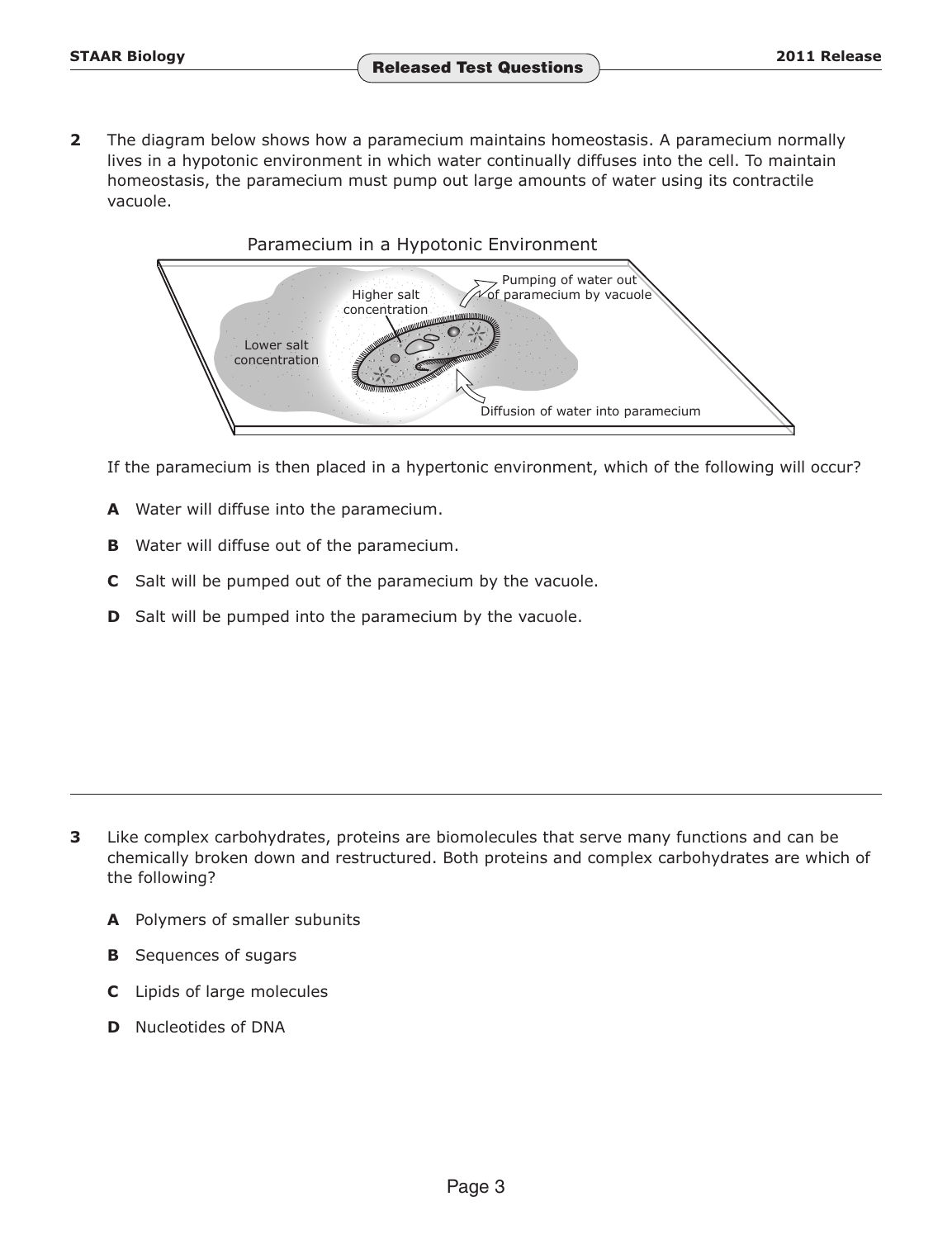- **4**  A mutation is least likely to affect a cell when the mutation
	- **A** reverses the order of bases in a DNA strand
	- **B** allows the total number of bases in a DNA sequence to remain the same
	- **C** replaces a base with its complementary base
	- **D** produces a triplet that codes for the same amino acid as the original triplet



The diagram above shows the process of meiosis. The segregation that occurs during meiosis results in a —

- **A** decrease in the total number of cells per organism
- **B** reduction in the number of chromosomes per cell
- **C** single fertilized egg cell
- **D** group of genetically identical cells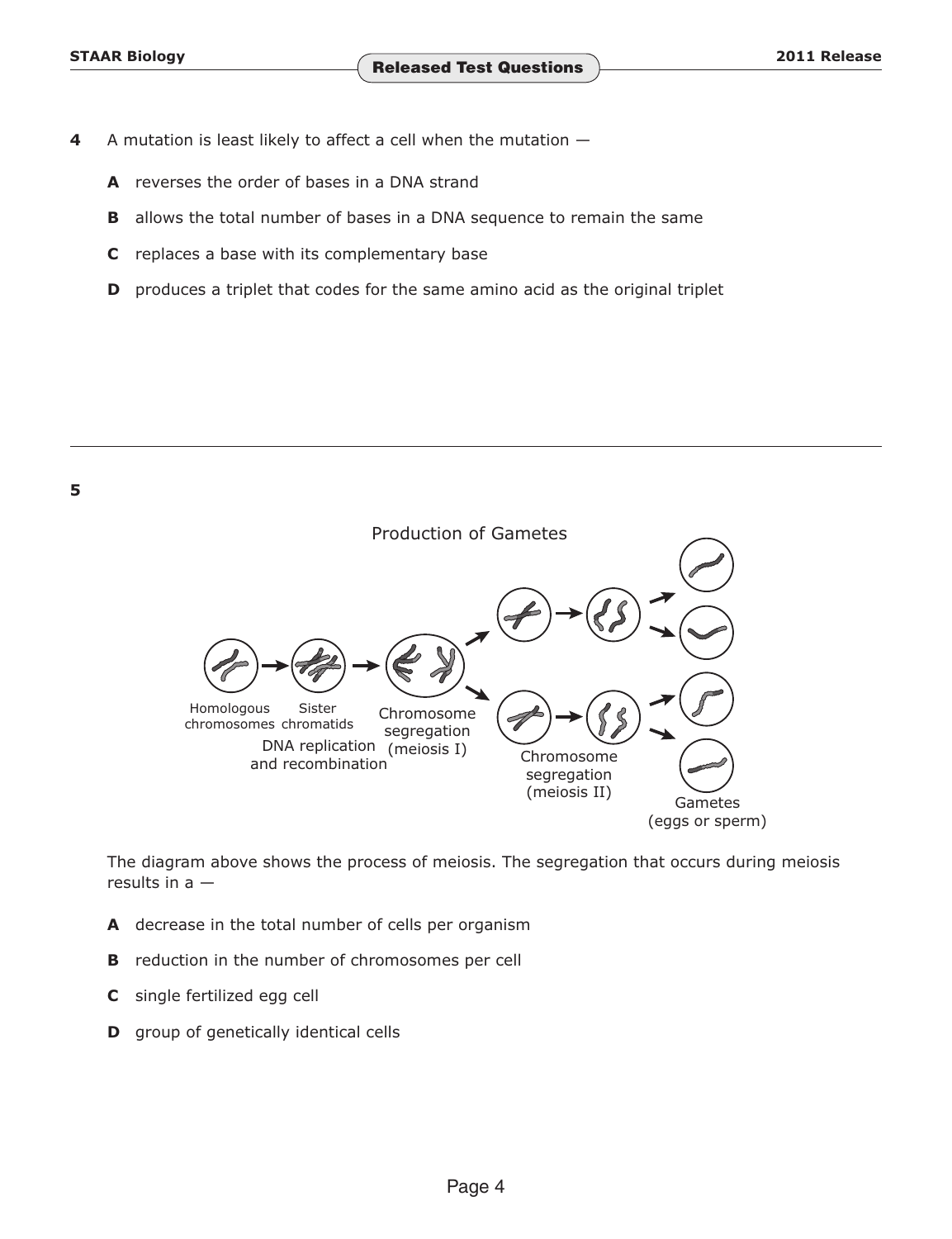**6** 



The diagram above shows a model of species divergence among some primates. If this model is correct, the greatest genetic differences would be found in the DNA sequences of which two species?

- **A** *Tarsius bancanus* and *Cebus albifrons*
- **B** *Macaca sylvanus* and *Macaca mulatta*
- **C** *Hylobates lar* and *Pongo pygmaeus*
- **D** *Pan troglodytes* and *Lemur catta*

- **7** Genetic variation can aid in the survival of species when the environment changes. Which of the following is the best example of an organism with a genetic variation that could improve survival chances over time?
	- **A** An ant that is resistant to pesticide
	- **B** A wasp that is infected with parasites
	- **C** A cactus that has no spines
	- **D** A mouse that has learned to avoid mousetraps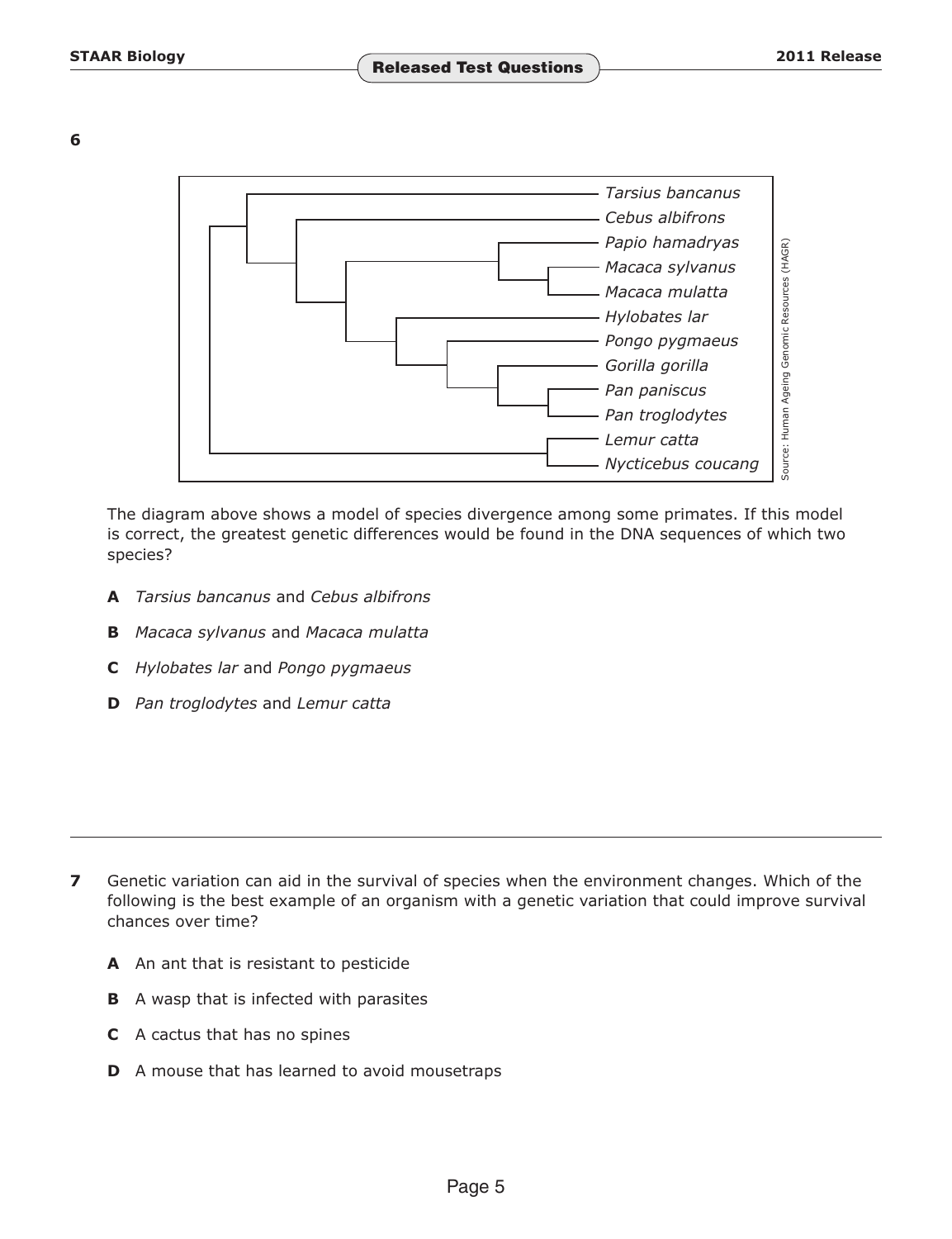- **8** Methanogens, thermophiles, and halophiles are some of the most primitive life-forms found on Earth and thrive in very harsh environments. These unicellular, prokaryotic organisms most likely belong to which of the following kingdoms?
	- **A** Fungi
	- **B** Eubacteria
	- **C** Protista
	- **D** Archaebacteria

- **9** In the process of deamination, the liver converts amino acids to compounds that can be used in energy metabolism. The liver removes the amino groups from amino acids to produce urea. Then the urea is removed from the body as urine. During this process, the liver works in conjunction with which body system?
	- **A** Endocrine
	- **B** Excretory
	- **C** Nervous
	- **D** Respiratory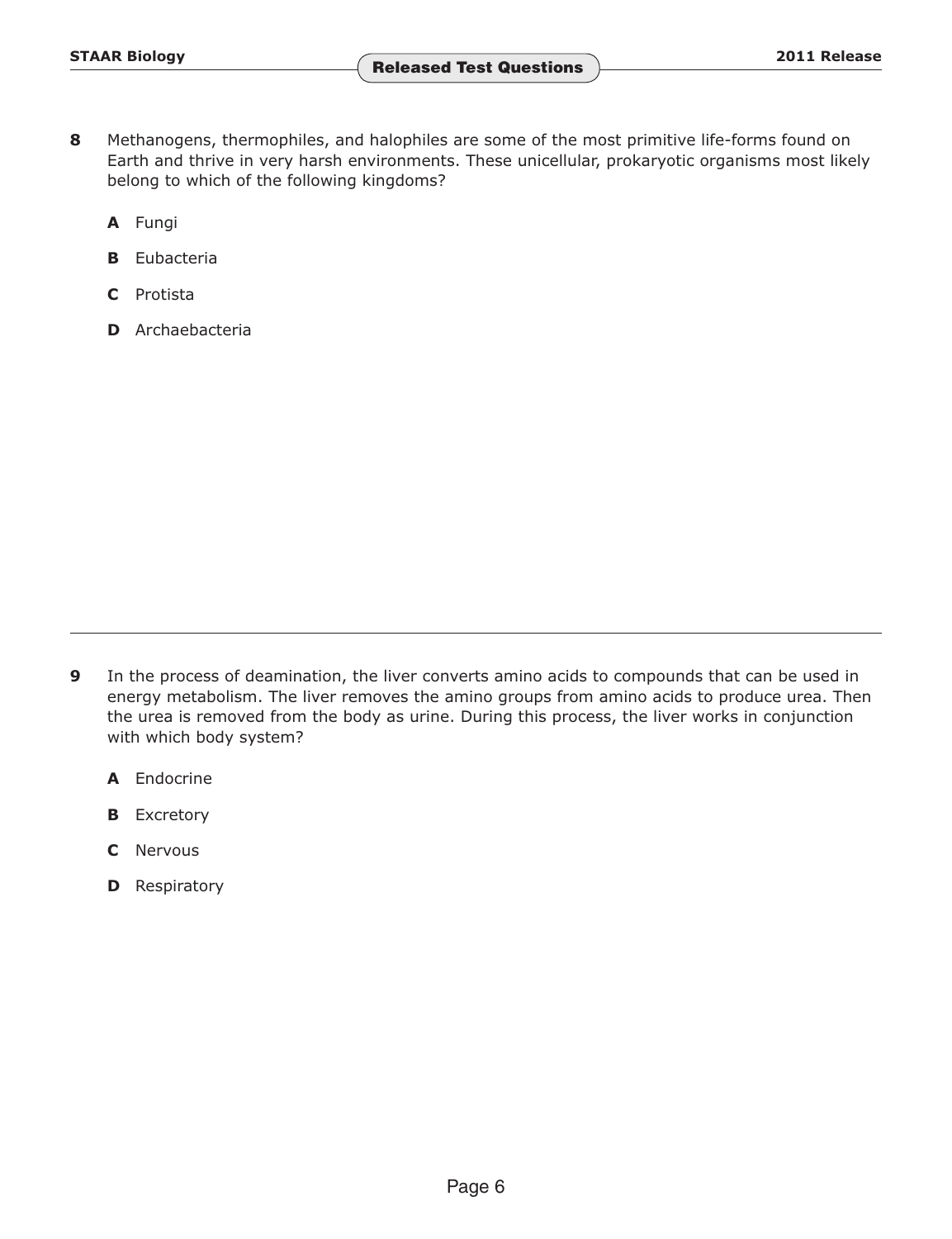**10** The diagram shows part of one of the many feedback loops required to maintain homeostasis in the human body.



This diagram suggests that which of the following could cause a low red-blood-cell count?

- **A** The growth of new bone tissue
- **B** Chronic kidney disease
- **C** Decreased levels of metabolic waste
- **D** An increased breathing rate

- **11** A lichen is composed of two organisms, a fungus and a cyanobacterium. The fungus provides a growing surface, moisture, and nutrients to the cyanobacterium. The cyanobacterium provides food to the fungus. This relationship is considered to be an example of which of the following?
	- **A** Commensalism
	- **B** Mutualism
	- **C** Neutralism
	- **D** Parasitism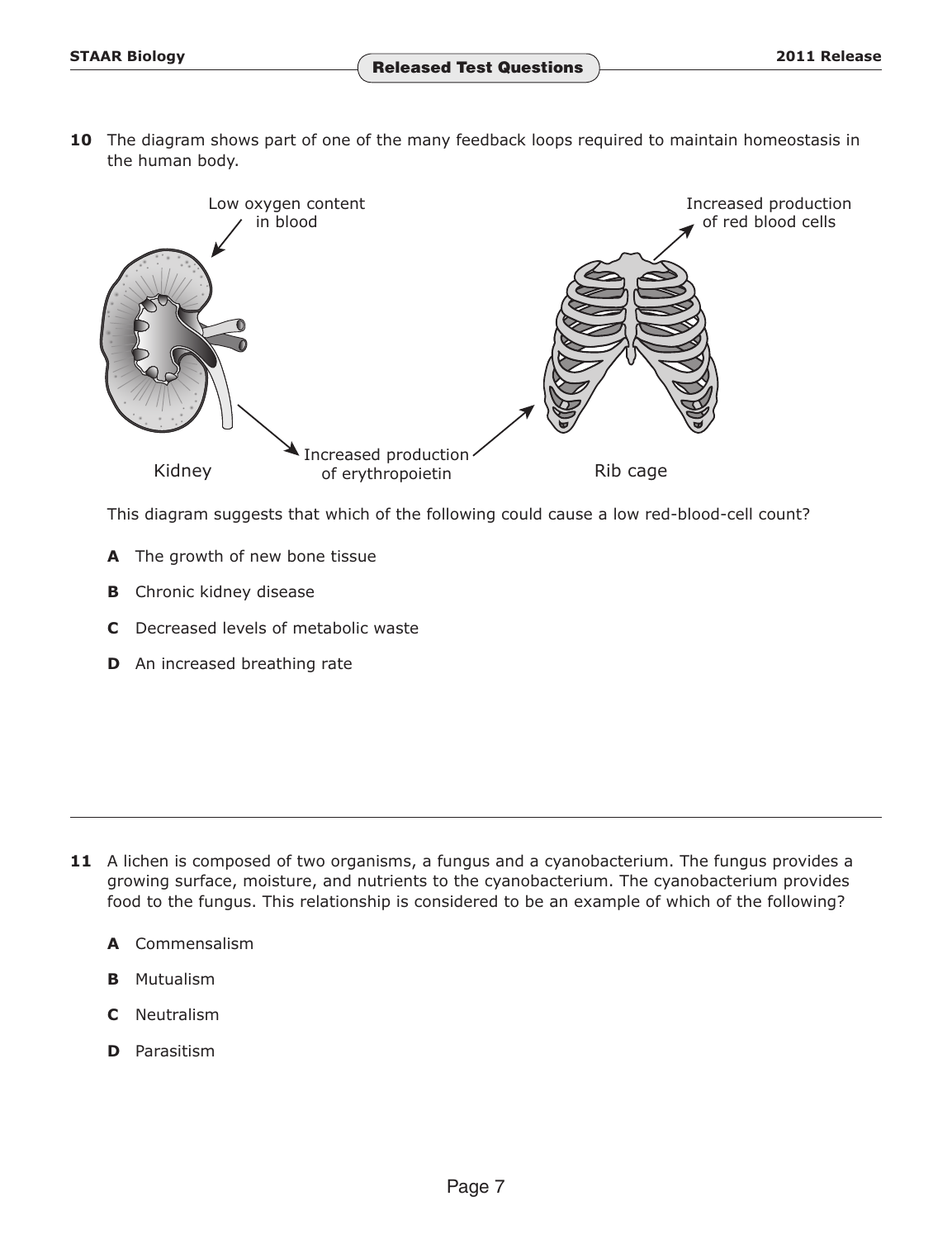**12** 



An ocean food chain is shown in the diagram above. Which organism represents the trophic level containing approximately 1% of the initial amount of solar energy acquired by the phytoplankton?

- **A** Copepods
- **B** Sand eels
- **C** Herring
- **D** Humans